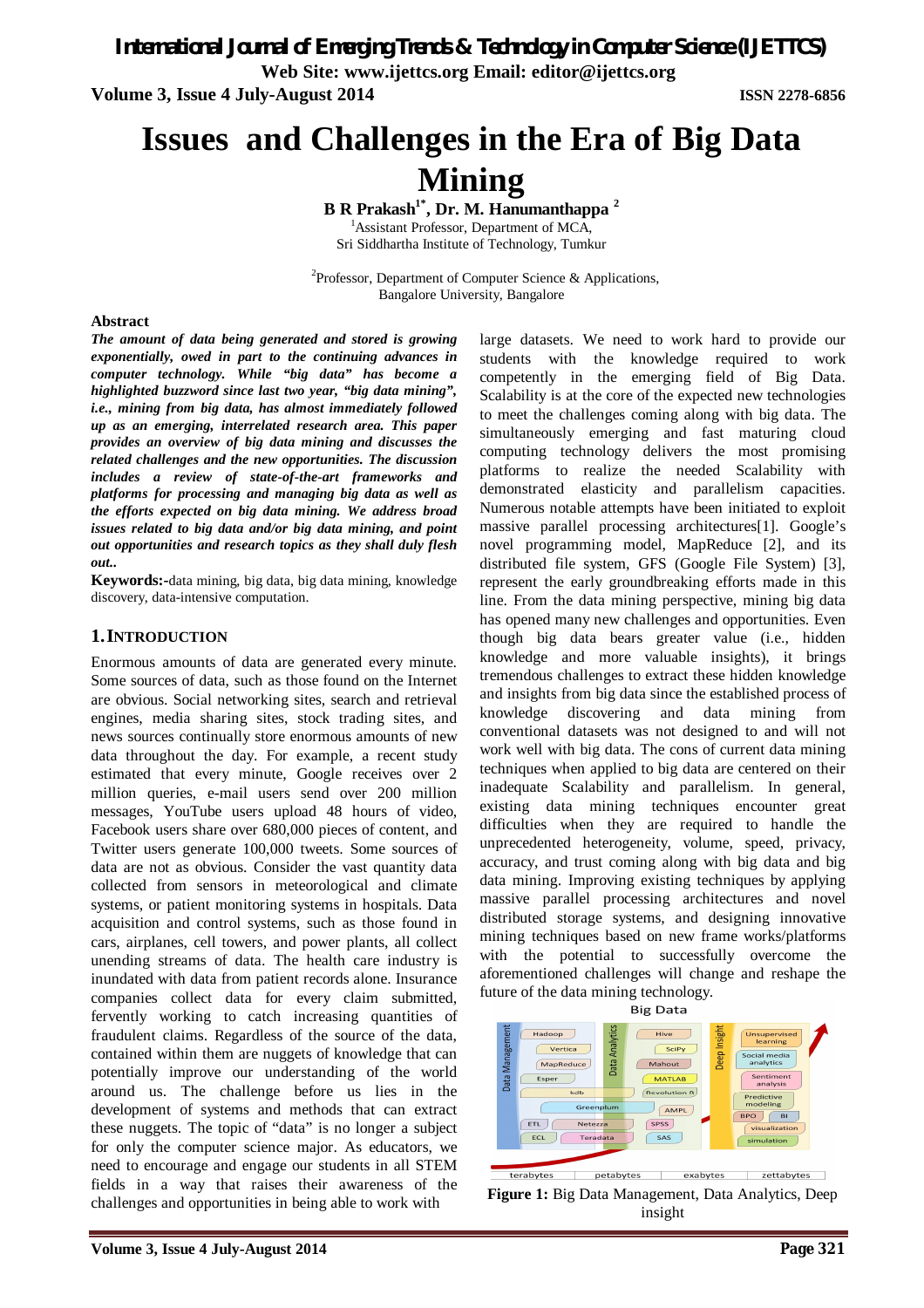# *International Journal of Emerging Trends & Technology in Computer Science (IJETTCS)* **Web Site: www.ijettcs.org Email: editor@ijettcs.org Volume 3, Issue 4 July-August 2014 ISSN 2278-6856**

# **2.DATA MINING**

Knowledge discovery (KDD) is a process of unveiling hidden knowledge and insights from a large volume of data [4], which involves data mining as its core and the most challenging and interesting step (while other steps are also indispensable) . Typically, data mining uncovers interesting patterns and relationships hidden in a large volume of raw data, and the results tapped out may help make valuable predictions or future observations in the real world. Data mining has been used by a wide range of applications such as business, medicine, science and engineering. It has led to numerous beneficial services to many walks of real businesses – both the providers and ultimately the consumers of services. Applying existing data mining algorithms and techniques to real-world problems has been recently running into many challenges due to the inadequate Scalability (and other limitations) of these algorithms and techniques that do not match the three Vs of the emerging big data. Not only the scale of data generated today is unprecedented, the produced data is often continuously generated in the form of streams that require being processed and mined in (nearly) real time. Delayed discovery of even highly valuable knowledge invalidates the usefulness of the discovered knowledge. Big data not only brings new challenges, but also brings opportunities – the interconnected big data with complex and heterogeneous contents bear new sources of knowledge and insights. Big data would become a useless monster if we don't have the right tools to harness its "wildness". Current data mining techniques and algorithms are not ready to meet the new challenges of big data. Mining big data demands highly scalable strategies and algorithms, more effective pre processing steps such as data filtering and integration, advanced parallel computing environments (e.g., cloud Paas and IaaS), and intelligent and effective user interaction. Next we examine the concept and big data and related issues, including emerging challenges and the (foregoing and ongoing) attempts initiated on dealing with big data.

# **3.BIG DATA**

We are sure living in an interesting era – the era of big data and cloud computing, full of challenges and opportunities. Organizations have already started to deal with petabyte-scale collections of data; and they are about to face the exabyte scale of big data and the accompanying benefits and challenges. Big data is believed to play a critical role in the future in all walks of our lives and our societies. For example, governments have now started mining the contents of social media networks and blogs, and online-transactions and other sources of information to identify the need for government facilities, to recognize the suspicious organizational groups, and to predict future events (threats or promises). Additionally, service providers start to track their customers' purchases made through online, instore, and on-phone, and customers' behaviors through recorded streams of online clicks, as well as product

reviews and ranking, for improving their marketing efforts, predicting new growth points of profits, and increasing customer satisfaction. The mismatch between the demands of the big data management and the capabilities that current DBMSs can provide has reached the historically high peak. The three Vs (volume, variety, and velocity) of big data each implies one distinct aspect of critical deficiencies of today's DBMSs.



Figure 2: The three Vs (volume, variety, and velocity) Gigantic volume requires equally great scalability and massive parallelism that are beyond the capability of today's DBMSs; the great variety of data types of big data particularly unfits the restriction of the closed processing architecture of current database systems [5]; the speed/velocity request of big data (especially stream data) processing asks for commensurate real-time efficiency which again is far beyond where current DBMSs could reach. The limited availability of current DBMSs defeats the velocity request of big data from yet another angle (Current DBMSs typically require to first import/load data into their storage systems that enforces a uniform format before any access/processing is allowed. Confronted with the huge volume of big data, the importing/loading stage could take hours, days, or even months. This causes substantially delayed/reduced availability of the DBMSs). To overcome this scalability challenge of big data, several attempts have been made on exploiting massive parallel processing architectures. The first such attempt was made by Google. Google created a programming model named MapReduce [5] that was coupled with (and facilitated by) the GFS (Google File System [6]), a distributed file system where the data can be easily partitioned over thousands of nodes in a cluster. Later, Yahoo and other big companies created an Apache open-source version of Google's MapReduce framework, called Hadoop MapReduce. It uses the Hadoop Distributed File System (HDFS) – an open source version of the Google's GFS. The MapReduce framework allows users to define two functions, map and reduce, to process a large number data entries in parallel [7]. More specifically, in MapReduce, the input is divided into a large set of key-value pairs first; then the map function is called and forked into many instances concurrently processing on the large key-value pairs. After all data entries are processed, a new set of key-value pairs are produced, and then the reduce function is called to group/merge the produced values based on common keys. In order to match/support the MapReduce computing model, Google developed the BigTable – a distributed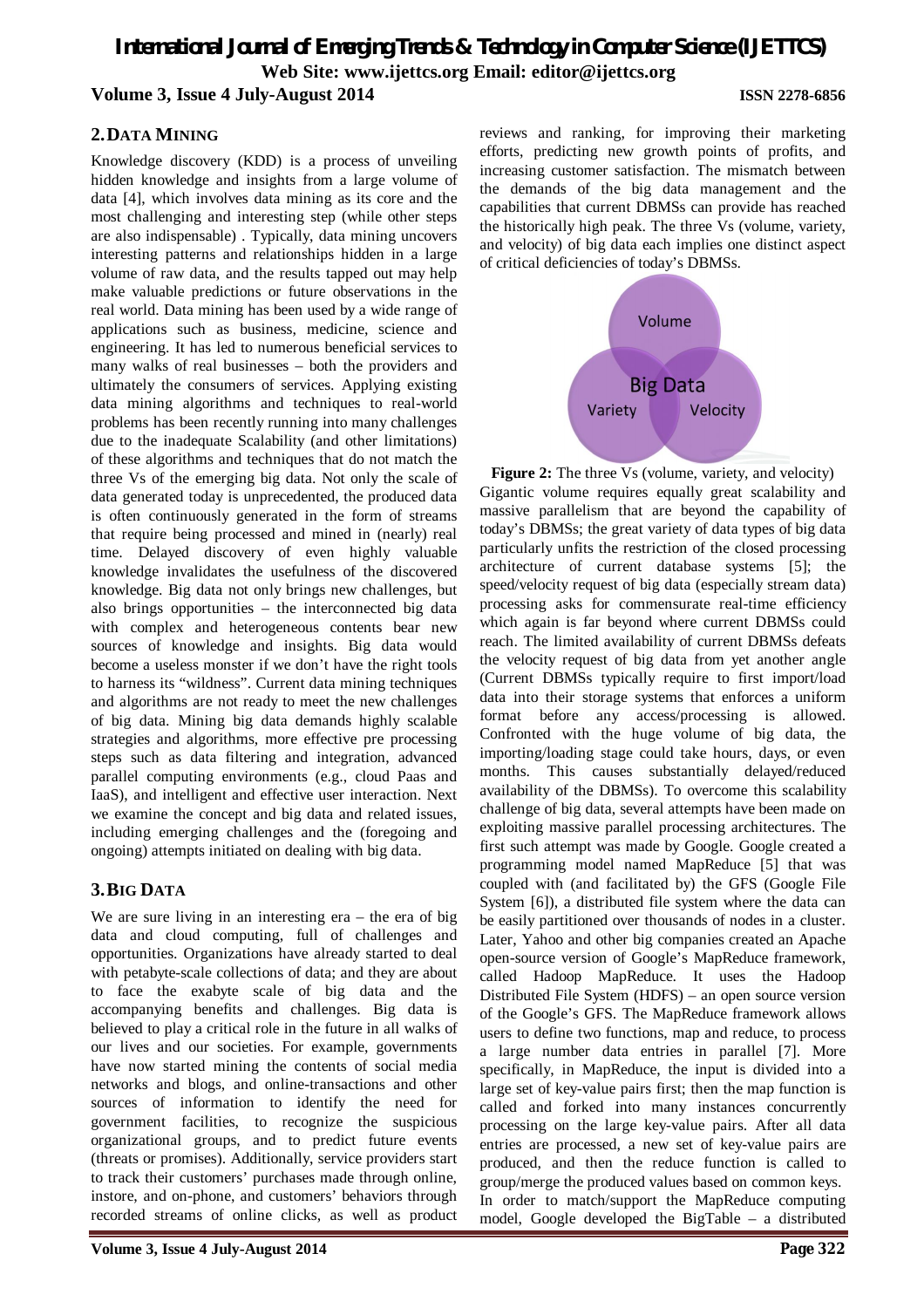# *International Journal of Emerging Trends & Technology in Computer Science (IJETTCS)* **Web Site: www.ijettcs.org Email: editor@ijettcs.org Volume 3, Issue 4 July-August 2014 ISSN 2278-6856**

storage system designed for managing structured data. BigTable can scale well to a very large size: petabytes of data across thousands of commodity severs [8]. In the same spirit, Amazon created Dynamo [9], which is also a key-value pair storage system. The Apache open-source community acted quickly again, created HBase – an opensource version of Google's BigTable built on top of HDFS and Cassandra – an open-source version of Amazon's Dynamo. Apache Hive [10] is an open source data warehouse system built on top of Hadoop for querying and analyzing files stored in HDFS using a simple query language called HiveQL. Hadoop is not alone; it has other competitor platforms. All these platforms lack many niceties existing in DBMSs. Some of the competitors improved on existing platforms (mostly on Hadoop), and others came up with a fresh system design. However, most of these platforms are still in their infancy. For example, BDAS, the Berkeley Data Analytics Stack [11], is an open-source data analytics stack developed at the UC Berkeley AMPLab for computing and analyzing complex data. It includes the following main components: Spark, Shark,, and Mesos. Spark is a high-speed cluster computing system that performs computations in memory and can outperform Hadoop by up to 100x. Shark is a large-scale data analysis system for Spark that pro vides a unified engine running SQL queries, compatible with Apache Hive. Shark can answer SQL queries up to 100x faster than Hive, and run iterative machine learning algorithms up to 100x faster than Hadoop, and can recover from failed mid-queries within seconds [12]. Mesos is a cluster manager that can run Hadoop, Spark and other frameworks on a dynamically shared pool of compute nodes. ASTERIX [13] is data intensive storage and computing platform. Some notable drawbacks of Hadoop and other similar platforms, e.g., single system performance, difficulties of future maintenance, inefficiency in pulling data up to queries and the unawareness of record boundaries, are properly overcome in ASTERIX by exploring runtime models inspired by parallel database system execution engines . In ASTERIX, the open software stack is layered in a different way that it sets the data records at the bottom layer, facilitating a higher-level language API at the top. While the majority of the big data management and processing platforms have been (or are being) developed to meet business needs, SciDB is an open source data management and analytics (DMAS) software system for data-intensive scientific applications like radio astronomy, earth remote sensing and environment observation and modeling. The difference between SciDB and other platforms is that SciDB is designed based on the concept of array DBMS (i.e., raster data) where big data is represented as arrays of objects in unidimensional or multidimensional spaces. SciDB is designed to support integration with high-level imperative languages, algorithms, and very large scales of data [4].

### **4 BIG DATA MINING**

The goals of big data mining techniques go beyond fetching the requested information or even uncovering some hidden relationships and patterns between numeral parameters. Analyzing fast and massive stream data may lead to new valuable insights and theoretical concepts [2]. Comparing with the results derived from mining the conventional datasets, unveiling the huge volume of interconnected heterogeneous big data has the potential to maximize our knowledge and insights in the target domain. However, this brings a series of new challenges to the research community. Overcoming the challenges will reshape the future of the data mining technology, resulting in a spectrum of groundbreaking data and mining techniques and algorithms. One feasible approach is to improve existing techniques and algorithms by exploiting massively parallel computing architectures (cloud platforms in our mind). Big data mining must deal with heterogeneity, extreme scale, velocity, privacy, accuracy, trust, and interactiveness that existing mining techniques and algorithms are incapable of. The need for designing and implementing very-large-scale parallel machine learning and data mining algorithms (ML-DM) has remarkably increased, which accompanies the emergence of powerful parallel and very-large-scale data processing platforms, e.g., Hadoop MapReduce. NIMBLE [11] is a portable infrastructure that has been specifically designed to enable rapid implementation of parallel ML-DM algorithms, running on top of Hadoop. Apache's Mahout [12] is a library of machine learning and data mining implementations. The library is also implemented on top of Hadoop using the MapReduce programming model. Some important components of the library can run stand-alone. The main drawbacks of Mahout are that its learning cycle is too long and its lack of user-friendly interaction support. Besides, it does not implement all the needed data mining and machine learning algorithms. BC-PDM (Big Cloud-Parallel Data Mining) [13], as a cloud-based data mining platform, also based on Hadoop, provides access to large telecom data and business solutions for telecom operators; it supports parallel ETL process (extract, transform, and load), data mining, social network analysis, and text mining. BC-PDM tried to overcome the problem of single function of other approaches and to be more applicable for Business Intelligence. PEGASUS (Peta-scale Graph Mining System) and Giraph both implement graph mining algorithms using parallel computing and they both run on top of Hadoop. GraphLab is a graph-based, scalable framework, on which sever all graph-based machine learning and data mining algorithms are implemented.

### **5 EFFORTS AND CHALLENGES OF BIG DATA MINING AND DISCOVERY**

Considering big data a collection of complex and large data sets that are difficult to process and mine for patterns and knowledge using traditional database management tools or data processing and mining systems. While presently the term big data literally concerns about data volumes, Wu et al. have introduce HACE theorem that described the key characteristics of the big data as (1) huge with heterogeneous and diverse data sources, (2) autonomous with distributed and decentralized control,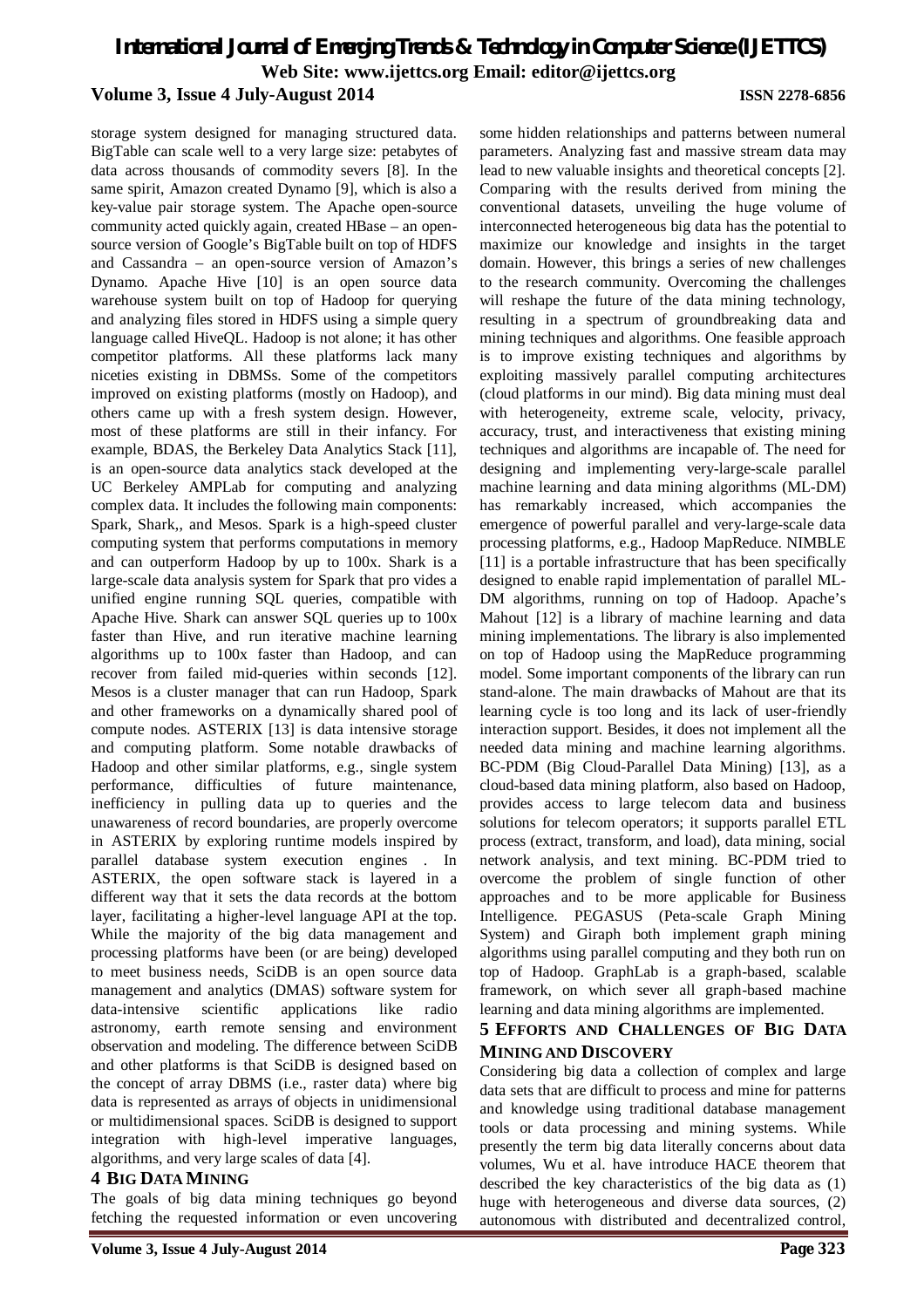# *International Journal of Emerging Trends & Technology in Computer Science (IJETTCS)* **Web Site: www.ijettcs.org Email: editor@ijettcs.org Volume 3, Issue 4 July-August 2014 ISSN 2278-6856**

and (3) complex and evolving in data and knowledge associations. Generally, business intelligence applications are using data analytics that are grounded mostly in data mining and statistical methods and techniques. These strategies are usually based on the mature commercial software systems of RDBMS, data warehousing, OLAP, and BPM. Since the late 1980s, various data mining algorithms have been developed mainly within the artificial intelligence, and database communities. The 10 most influential data mining algorithms were identified based on expert nominations, citation counts, and a community survey. In ranked order, these techniques are as follows C4.5, k-means, SVM (support vector machine), Apriori, EM (expectation maximization), PageRank, AdaBoost, kNN (k-nearest neighbors), Naïve Bayes, and CART. These algorithms are for classification, clustering, regression, association rules, and network analysis. Most of these well known data mining algorithms have been implemented and deployed in commercial and open source data mining systems. Hadoop was originally a (distributed) file system approach applying the MapReduce framework that is a software approach introduced by Google in 2004 to support distributed computing on large/big data sets. Recently, Hadoop has been developed and used as a complex ecosystem that includes a wider range of software systems, such as HBase (a distributed table store), Zookeeper (a reliable coordination service), and the Pig and Hive high-level languages that compile down MapReduce components. Therefore in the recent conceptual approaches Hadoop is primarly considered an ecosystem or an infrastructure or a framework and not just the file system alongside MapReduce components. The big data and cloud computing frameworks include the Google MapReduce, Hadoop Reduce, Twister, Hadoop++, Haloop, and Spark etc. which are used to process big data and run computational tasks. The cloud databases are used to store massive structured and semistructured data generated from different types of applications. The most important cloud databases include the BigTable, Hbase, and HadoopDB. In order to implement an efficient big data mining and analysis framework, the data warehouse processing is also important. The most important data warehouse processing technologies include the Pig, Hive etc. Strambei suggests a different conceptual interpretation of the OLAP technology considering the emergence of web services, cloud computing and big data. One of the most important consequences could be widely open access to web analytical technologies. The related approach has evaluated the OLAP Web Services viability in the context of the cloud based architectures. There are also a few reported practical applications of big data mining in the cloud. Patel et al. have explored a practical solution to big data problem using the Hadoop data cluster, Hadoop Distributed File System alongside Map Reduce framework, and a big data prototype application scenarios. The results obtained from various experiments indicate promising results to address big data problem. The challenges for moving beyond existing data mining

and knowledge discovery techniques are defined as follows:

- 1. a solid scientific foundation to be able to select an adequate analytical method and a software design solution
- 2. new algorithms (and demonstrate the efficiency and scalability, etc.) and machine learning techniques
- 3. the motivation of using cloud architecture for big data solutions and how to achieve the best performance of implementing data analytics using cloud platform (e.g. big data as a service)
- 4. dealing with data protection and privacy in the context of exploratory or predictive analysis of big data

### **6 CONCLUSION**

The big data movement has energized the data mining, knowledge discovery in data bases and associated software development communities, and it has introduced complex, interesting questions for researchers and practitioners. Big data discloses the limitations of existing data mining techniques, resulted in a series of new challenges related to big data mining. Big data mining is a promising research area, still in its infancy. In spite of the limited work done on big data mining so far, we believe that much work is required to overcome its challenges related to heterogeneity, Scalability, speed, accuracy, trust, provenance, privacy, and interactiveness. This paper also provides an overview of state-of- the-art frameworks/platforms for processing, managing and mining big data.

#### **References**

- **[1]** Berkovich, S., Liao, D.: On Clusterization of big data Streams. In: 3rd International Conference on Computing for Geospatial Research and Applications, article no. 26. ACM Press, New York (2012)
- **[2]** Beyer, M.A., Laney, D.: The Importance of 'Big Data': A Definition. Gartner (2012)
- **[3]** Madden, S.: From Databases to big data. IEEE Internet Computing 16(3), 4–6 (2012)
- **[4]** Shmueli, G., Patel, N.R., Bruce, P.C.: Data Mining for Business Intelligence: Concepts, Techniques, and Applications in Microsoft Office Excel with XLMiner, 2nd edn. Wiley & Sons, Hoboken (2010)
- **[5]** Ghoting, A., Kambadur, P., Pednault, E., Kannan, R.: NIMBLE: a Toolkit for the Implementation of Parallel Data Mining and Machine Learning Algorithms on MapReduce. In: 17th ACM SIGKDD International Conference on Knowledge Discovery and Data Mining, San Diego, California, USA, pp. 334–342 (2011)
- **[6]** Low, Y., Bickson, D., Gonzalez, J., Guestrin, C., Kyrola, A., Hellerstein, J.M.: Distributed GraphLab: A Framework for Machine Learning and Data Mining in the Cloud. VLDB Endowment 5(8), 71– 727 (2012)
- **[7]** Borkar, V.R., Carey, M.J., Li, C.: big data Platforms: What's Next? ACM Crossroads 19(1), 44–49 (2012)